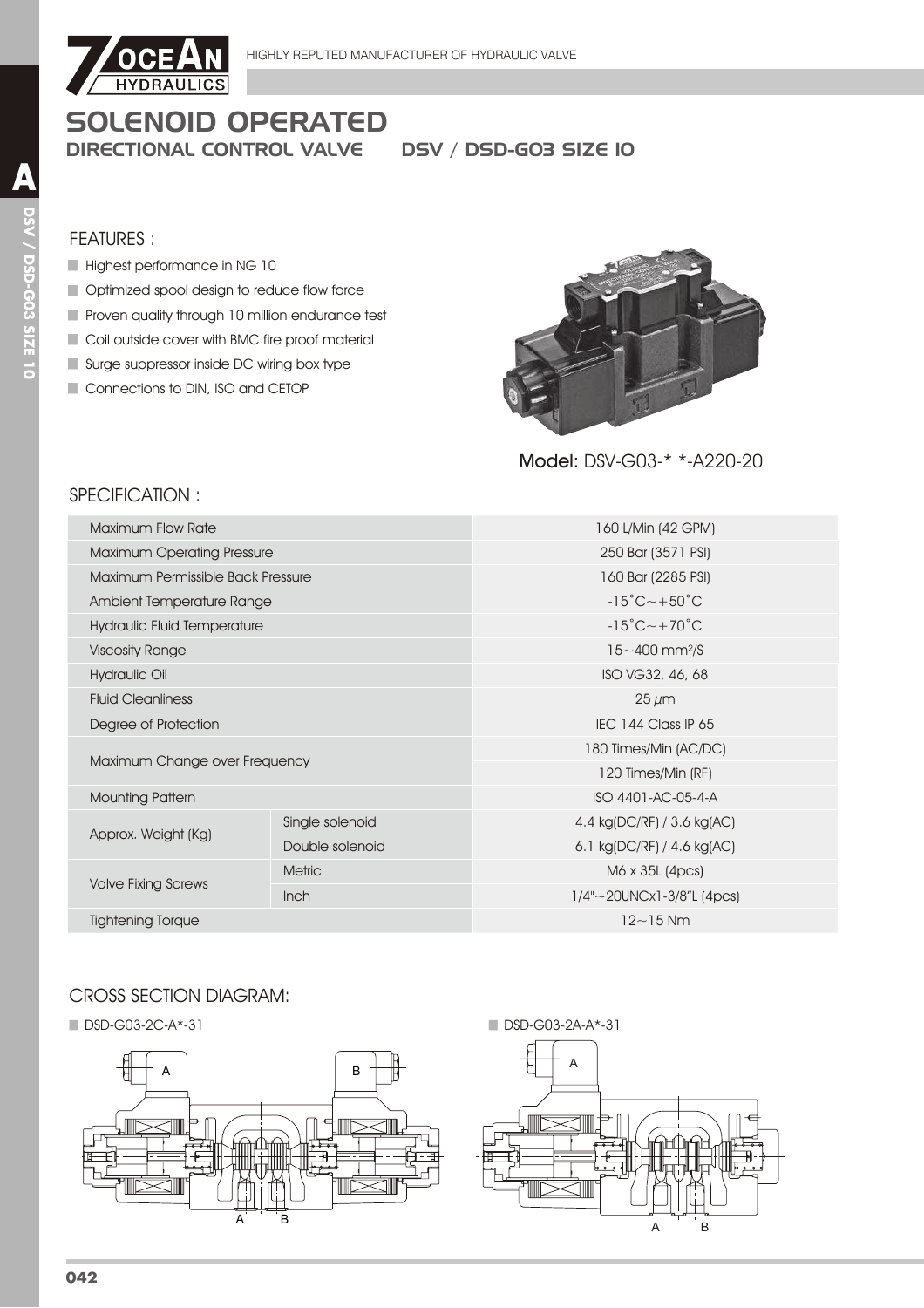# SOLENOID OPERATED

DIRECTIONAL CONTROL VALVE DSV / DSD-G03 SIZE 10

#### ORDERING CODE :

| $DSV - G03 - 2 C - A110 - 20 -$ ** |  |       |  |
|------------------------------------|--|-------|--|
| 1 2 3 4 5 6                        |  | $7$ 8 |  |

#### **1 DIRECTIONAL CONTROL VALVE**

DSV: Wiring housing with G1/2 thread and indicator light DSD: DIN 43650 Coils

#### **2 MANIFOLD OR SUBPLATE MOUNTING**

#### **3 NOMINAL VALVE SIZE:**

NG 10, CETOP 5 and ISO 4401-05 (NFPA-D05/DIN 24340)

#### 4 TYPE OF SPOOL (CENTER CONDITION)



- 0: Open center (All ports)
- 7: Open center (P to A, B) 8: Tandem center (P to T)
- 2: Closed center (All ports) 11: Open center (P, B to T) 1: Open center (P, A to T)
- 3: Closed center (P, B)
	- 22: Closed center (Two way)
- 31: Closed center (P, A) 5: Closed center (T, B)
- 6: Closed center (P only)
- 33: Closed center (Bleed A,B)

#### 5 SPRING CRACKING PRESSUE

- A: Spring offset to port "A" single solenoid
- AL: Spring offset to port "B" single solenoid
- B: Spring centered-single solenoid
- BL: Spring centered-single solenoid
- C: Spring centered-double solenoid
- N: Without spring with detent

## **6 ELECTRIC POWER SOURCE INDICATION**

A110: AC100V, 50/60 Hz; AC110V, 60 Hz A120: AC110V, 50 Hz; AC120V, 60 Hz A220: AC200V, 50/60 Hz; AC220V, 60 Hz A240: AC220V, 50 Hz; AC240V, 60 Hz DC12: DC12V DC24: DC24V R110: AC110V, 60 Hz; Rectifier built-in type R220: AC220V, 60 Hz; Rectifier built-in type

#### **7 DESIGN NUMBER**

- 10: Old Design Number
- 20: New Design Number
- 31: Connector with indicator light

## **8 OPTIONAL INQUIRY**

LS: Surge Killer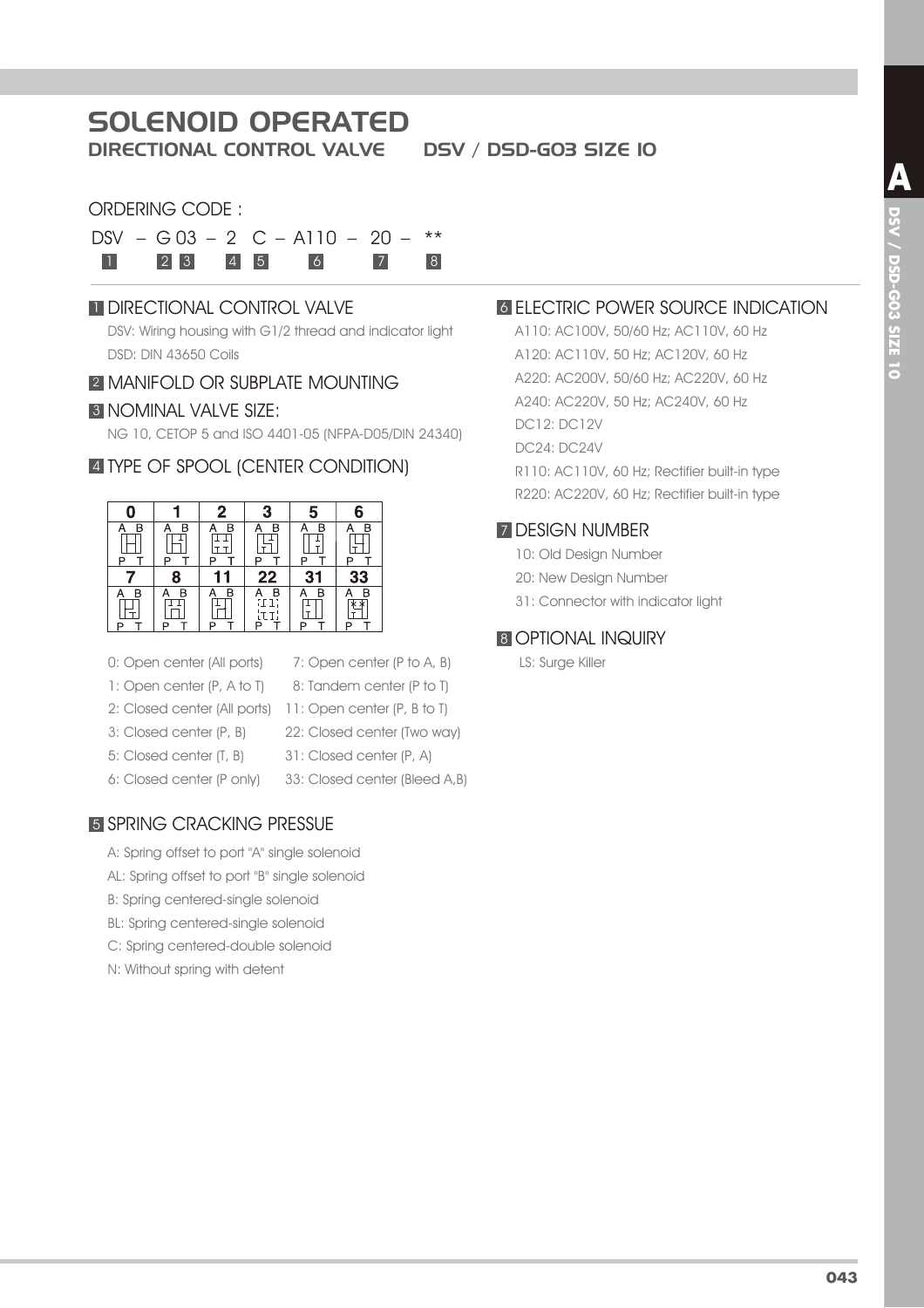

# SPOOL TYPES:

| Position type<br>at neutral | Double solenoid valves,<br>spring centered<br>$-C -$                                                          | Single solenoid valves,<br>solenoid at port A end<br>-B-                                  | Single solenoid valves,<br>solenoid at port B end<br>$-BL -$                                                                                                     |
|-----------------------------|---------------------------------------------------------------------------------------------------------------|-------------------------------------------------------------------------------------------|------------------------------------------------------------------------------------------------------------------------------------------------------------------|
| O(H)                        | <b>DSV-G03-0C</b><br>A B<br>$a\overrightarrow{v}$<br>∖b<br>ΡТ                                                 | <b>DSV-G03-0B</b><br>A B<br>W٧<br>аĘ<br>P<br>$\top$                                       | DSV-G03-0BL<br>A B<br>M<br>$\Box$ p<br>ΡТ                                                                                                                        |
| 1(F)                        | <b>DSV-G03-1C</b><br>ΑB<br>$\mathbb{R}^{\mathsf{p}}$<br>$a\not\sqsubset$<br>P<br>Т                            | <b>DSV-G03-1B</b><br>ΑВ<br>Ħw<br>$a\nabla$<br>P<br>$\top$                                 | <b>DSV-G03-1BL</b><br>A B<br><b>WHITEP</b><br>P<br>Т                                                                                                             |
| TТ<br>2(E)                  | <b>DSV-G03-2C</b><br>A B<br>∤l⊡b<br>lt ti<br>a ∠<br>P T                                                       | <b>DSV-G03-2B</b><br>$A$ B<br><u>II I</u> m<br>РT                                         | DSV-G03-2BL<br>A B<br>$M_{\rm LT}^{\rm T} \parallel \parallel \equiv$ b<br>P T                                                                                   |
| TT <sub></sub>              |                                                                                                               | <b>DSV-G03-2F</b><br>A B<br>$\Box$<br>$\downarrow$ $\downarrow$ $\vee$<br>а ∣7∃тт І<br>РT | DSV-G03-2FL<br>A B<br>ノロエー<br>™⊤ ∏D<br>P<br>т                                                                                                                    |
| 3(L)                        | <b>DSV-G03-3C</b><br>A B<br>l∰b<br>$a\overrightarrow{7}$<br>PТ                                                | <b>DSV-G03-3B</b><br>A B<br>내급<br>$a\sqrt{ }$<br>PT                                       | DSV-G03-3BL<br>A B<br>1 T I<br>씨노<br>$\Box b$<br>P T                                                                                                             |
| 5                           | <b>DSV-G03-5C</b><br>A B<br>$\mathbb{Z}^p$<br>$a \nightharpoonup$<br>P T                                      | <b>DSV-G03-5B</b><br>A B<br>$\frac{1}{T}$ M<br>aГ<br>P T                                  | <b>DSV-G03 - 5BL</b><br>A B<br>Ŧ<br>٨N<br>∖∏b<br>P T                                                                                                             |
| $6($ J $)$                  | <b>DSV-G03-6C</b><br>A B<br>$a\frac{N}{L}$<br>∖∏D<br>ΡТ                                                       | <b>DSV-G03-6B</b><br>A B<br> Hw<br>a l7<br>РT                                             | DSV-G03-6BL<br>A B<br>$\sqrt{2b}$<br>IT.<br>PT                                                                                                                   |
| 7 (M)                       | <b>DSV-G03-7C</b><br>A B<br>$a\not\uparrow$<br>∆⊡ b<br>P                                                      | <b>DSV-G03-7B</b><br>A B<br>$\top$<br>Р<br>Т                                              | DSV-G03-7BL<br>A B<br>M<br>$\Box b$<br>$\top$<br>PT                                                                                                              |
| 8(G)<br>سيسبب               | <b>DSV-G03-8C</b><br>$\begin{array}{c} A \ B \ \hline \end{array}$<br>ζ∰ <sub>b</sub><br>$a \sqrt{11}$<br>P T | <b>DSV-G03-8B</b><br>$A$ $B$<br>$\frac{1}{2}$ M<br>$a \boxtimes \perp$<br>P T             | <b>DSV-G03-8BL</b><br>$\begin{array}{c}\nA & B \\ \mathbb{W} \left[\begin{array}{c}\mathbb{H} \\ \mathbb{H}\end{array}\right]\n\end{array}$<br><u>IXMp</u><br>PT |
| 11(P)                       | <b>DSV-G03-11C</b><br>$A$ $B$<br>$\overline{\phantom{a}}$<br>$\mathbb{R}_{\mathsf{b}}$<br>XHI<br>a l7<br>P T  | DSV-G03-11B<br>A B<br>(HM<br>a ⊠<br>$\overline{P}$ T                                      | DSV-G03-11BL<br>A B<br>M <sub>1</sub><br>$\mathbb{E}^{\mathsf{p}}$<br>P T                                                                                        |
| 31 <sub>(U)</sub>           | DSV-G03-31C<br>A B<br>$\mathbb{R}^{\mathsf{p}}$<br>$a \vee$<br>PТ                                             | DSV-G03-31B<br>A B<br>$\sqrt{\frac{1}{1}}$ M<br>a   /<br>P T                              | DSV-G03-31BL<br>A B<br>$M_T$<br>$\overline{1}$<br>P T                                                                                                            |
| 33 (W)                      | DSV-G03-33C<br>A B<br>₩<br>Nb<br>РT                                                                           | DSV-G03-33B<br>ΑB<br>墜<br>a∣∕<br>T.<br>ΡТ                                                 | <b>DSV-G03-33BL</b><br>A B<br>$M_{\rm T}^{\rm xx}$<br>$\Box$ b<br>P T                                                                                            |

\*( ) : Rexroth Model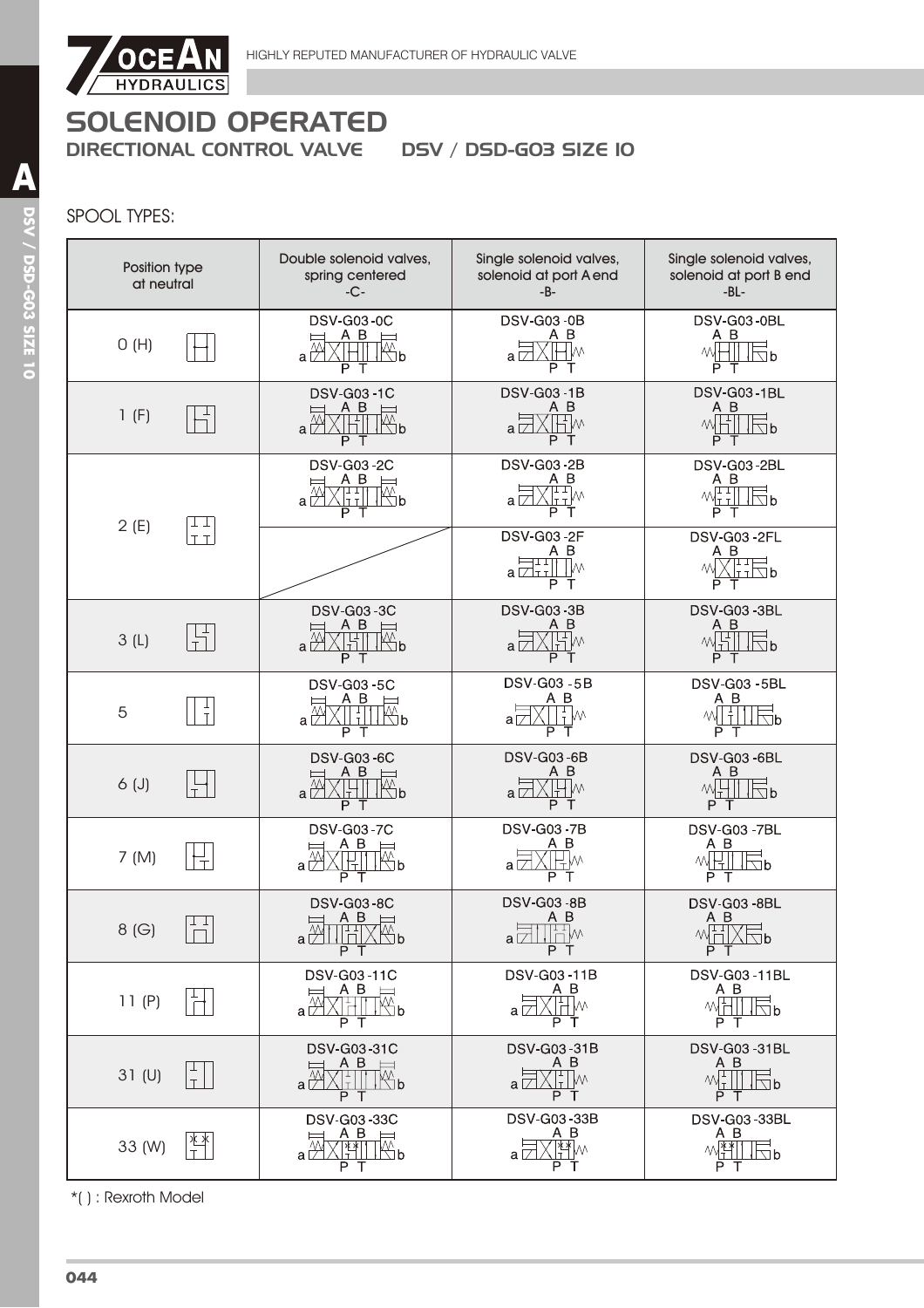# **SOLENOID OPERATED DIRECTIONAL CONTROL VALVE**

DSV / DSD-GO3 SIZE IO

## SPOOL TYPES:

| Position type<br>during transition | Double solenoid valves,<br>spring centered<br>$-N-$ | Single solenoid valves,<br>solenoid at port A end<br>-A- | Single solenoid valves,<br>solenoid at port B end<br>$-AL -$                          |
|------------------------------------|-----------------------------------------------------|----------------------------------------------------------|---------------------------------------------------------------------------------------|
| iHi<br>O(H)                        |                                                     | DSV-G03-0A<br>B<br>$a\n  \n$<br>Р                        | DSV-G03-0AL<br>A B<br><b>THTLE</b><br>P                                               |
| HH)<br>tri<br>2(E)                 | <b>DSV-G03-2N</b><br>$\equiv$ AB<br>$a\nabla$<br>P  | <b>DSV-G03-2A</b><br>B<br>a $\Box$<br>P                  | DSV-G03-2AL<br>A B<br>XHH Eb<br>M<br>P                                                |
| 进<br>$6($ J $)$                    |                                                     | DSV-G03-6A<br>B<br>Α<br>$a \Box$<br>P                    | DSV-G03-6AL<br>A B<br>山巴<br>P                                                         |
| 旧<br>7 (M)                         |                                                     | <b>DSV-G03-7A</b><br>B<br>$a \Box$<br>P                  | DSV-G03-7AL<br>A B<br><b>THILE</b><br>МW<br>P                                         |
| HH)<br>H.T.<br>22(A)               |                                                     | DSV-G03-22A<br>в<br>a l                                  | DSV-G03-22AL<br>Α<br>B<br>$\frac{1}{11}$ $\frac{1}{11}$ $\frac{1}{10}$ $\frac{1}{10}$ |

\*(): Rexroth Model

# **FEATURES OF ELECTRO-MAGNETIC COIL:**

| Solenoid<br><b>Classification</b> | Power<br>Source  | Voltage<br>(N) | Frequency<br>(Hz)             | <b>Holding</b><br>Current<br>(A) | Inrush<br>Current<br>(A) | <b>Holding</b><br>Power<br>(W) | Permissible<br>Voltage<br>(N) | Insulation<br>Grade | Coil<br>Insulation<br><b>Class</b> | <b>Insulation</b><br>Resistance<br>$(M\Omega)$ |
|-----------------------------------|------------------|----------------|-------------------------------|----------------------------------|--------------------------|--------------------------------|-------------------------------|---------------------|------------------------------------|------------------------------------------------|
|                                   |                  | <b>AC100V</b>  | 50                            | 1.28                             | 5                        | 45.4                           | $90 - 110$                    |                     |                                    |                                                |
|                                   | A110             |                | 60                            | 1.09                             | 4.24                     | 26.2                           | $90 - 110$                    |                     |                                    |                                                |
|                                   |                  | <b>AC110V</b>  | 60                            | 1.07                             | 4.66                     | 38.6                           | $100 - 120$                   |                     |                                    |                                                |
|                                   | A120             | <b>AC110V</b>  | 50                            | 1.08                             | 4.70                     | 46.6                           | $100 - 120$                   |                     | H<br>$(180^{\circ}C)$              | >50                                            |
| AC                                |                  | <b>AC120V</b>  | 60                            | 0.87                             | 4.32                     | 38.2                           | $110 - 130$                   | B                   |                                    |                                                |
|                                   | A220             | <b>AC200V</b>  | 50                            | 0.68                             | 2.66                     | 47.4                           | $190 - 210$                   |                     |                                    |                                                |
|                                   |                  |                | 60                            | 0.55                             | 2.34                     | 31.9                           | $190 - 210$                   |                     |                                    |                                                |
|                                   |                  | <b>AC220V</b>  | 60                            | 0.40                             | 2.35                     | 45                             | $210 - 230$                   |                     |                                    |                                                |
|                                   |                  | <b>AC220V</b>  | 50                            | 0.41                             | 2.35                     | 59.3                           | $210 - 230$                   |                     |                                    |                                                |
|                                   | A240             | <b>AC240V</b>  | 60                            | 0.44                             | 2.38                     | 65.9                           | $230 - 250$                   |                     |                                    |                                                |
| <b>DC</b>                         | DC <sub>12</sub> | DC12V          | $\sim$                        | 2.58                             | $\overline{\phantom{a}}$ | 29.2                           | $10.8 - 13.2$                 | B                   | H                                  |                                                |
|                                   | DC24             | DC24V          | $\overline{\phantom{a}}$      | 1.48                             | $\overline{\phantom{a}}$ | 35.1                           | $21.6 - 26.4$                 |                     | $(180^{\circ}C)$                   |                                                |
|                                   | <b>R110</b>      |                | AC110V, 60HZ<br>DC99V         | 0.42                             |                          | 41                             | $90 - 110$                    | B                   | H                                  |                                                |
| <b>RF</b>                         | R220             |                | AC220V, 60HZ<br><b>DC198V</b> | 0.21                             | $\overline{\phantom{a}}$ | 41                             | $190 - 220$                   |                     | $(180^{\circ}C)$                   |                                                |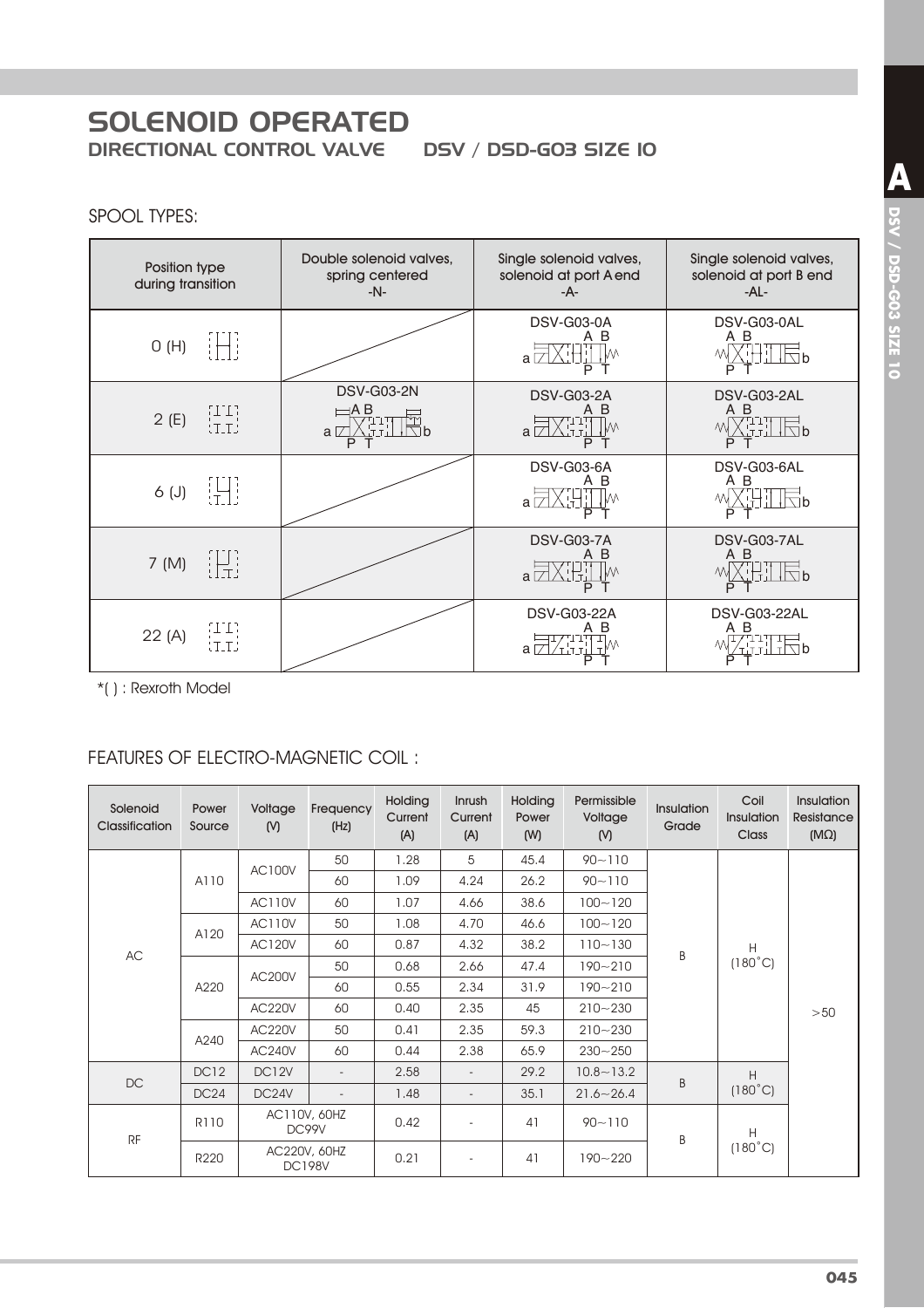

# PERFORMANCE FIGURES & CURVES:

Pressure Drop Curve Reference Chart North Americans and the University of Hydraulic Fluid: 36 mm<sup>2</sup>/s

|            |                   |                         |                   |                   | C, B, BL                 |                          |                          |                          |                   |  |
|------------|-------------------|-------------------------|-------------------|-------------------|--------------------------|--------------------------|--------------------------|--------------------------|-------------------|--|
| Spool Type |                   | <b>Control Position</b> |                   |                   | <b>Neutral Position</b>  |                          |                          |                          |                   |  |
|            | $P \rightarrow A$ | $B \rightarrow T$       | $P \rightarrow B$ | $A \rightarrow I$ | $P \rightarrow T$        | $A \rightarrow I$        | $B \rightarrow T$        | $P \rightarrow A$        | $P \rightarrow B$ |  |
| O(H)       | $\overline{ }$    | 10                      |                   | 10                | 8                        | 8                        | 8                        | 6                        | 6                 |  |
| (F)        | 6                 | 3                       | 9                 | 11                | 10                       | $\overline{2}$           | $\overline{\phantom{a}}$ | 6                        |                   |  |
| 2(E)       | 5                 | 3                       | 5                 | 3                 | $\blacksquare$           | $\overline{\phantom{a}}$ | $\overline{\phantom{a}}$ | $\overline{\phantom{a}}$ |                   |  |
| 3(L)       | 5                 | 3                       | 5                 | 9                 | $\overline{\phantom{0}}$ | 4                        | $\overline{\phantom{a}}$ | $\overline{\phantom{a}}$ |                   |  |
| 6 (J)      | 5                 | 9                       | 5                 | 9                 |                          | 4                        | 4                        |                          |                   |  |
| 7 (M)      | 6                 | 3                       | 6                 | 3                 | $\overline{\phantom{0}}$ | $\overline{\phantom{a}}$ | $\overline{\phantom{a}}$ | $\overline{7}$           |                   |  |
| 8 (G)      |                   | 10                      |                   | 10                | 11                       | $\overline{\phantom{a}}$ | $\overline{\phantom{a}}$ | $\overline{\phantom{a}}$ |                   |  |
| 11(P)      | 9                 | 11                      | 6                 | 3                 | 10                       | $\overline{\phantom{a}}$ | $\overline{2}$           | $\overline{\phantom{a}}$ | 6                 |  |
| $31$ (U)   | 5                 | 9                       | 5                 | 3                 | $\sim$                   | $\overline{\phantom{0}}$ | 4                        | $\overline{\phantom{a}}$ |                   |  |
| 33 (W)     | 5                 | 3                       | 5                 | 3                 | -                        | 13                       | 13                       |                          |                   |  |

| Spool Type | A, AL                   |                   |                   |     |  |  |  |  |
|------------|-------------------------|-------------------|-------------------|-----|--|--|--|--|
|            | <b>Control Position</b> |                   |                   |     |  |  |  |  |
|            | $P \rightarrow A$       | $B \rightarrow T$ | $P \rightarrow B$ | A→T |  |  |  |  |
| O(H)       |                         |                   |                   |     |  |  |  |  |
| 2(E)       |                         |                   |                   |     |  |  |  |  |

| Spool Type | <b>Control Position</b> |                   |                   |     |  |  |  |  |
|------------|-------------------------|-------------------|-------------------|-----|--|--|--|--|
|            | $P \rightarrow A$       | $R \rightarrow T$ | $P \rightarrow B$ | A→T |  |  |  |  |
| 2(E)       |                         |                   |                   |     |  |  |  |  |





## WIRING:

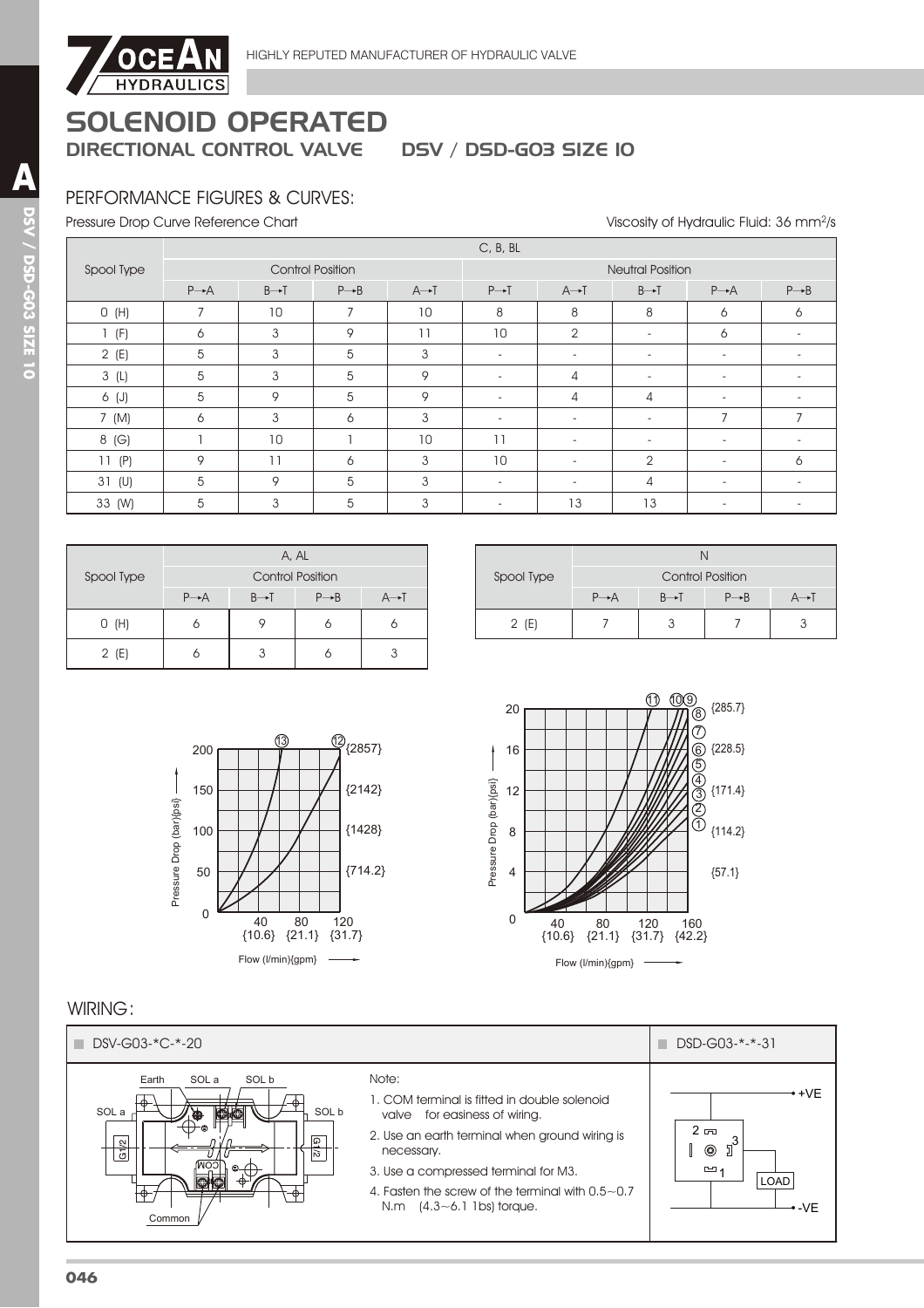#### DIMENSIONS:





■ DSD-G03- \*AL-A\*-31  $*$ BI

#### $*$ FL





- 1: Solenoid a
- 2: Solenoid b
- 3: Angled plug to DIN 43650
- 4: Push pin for manual operation
- 5: Lead wire take-out (Cable diameter ø8~10mm)
- 6: Nameplate
- 7: Lock nut with torque in the range 10.5 Nm
- 8: Connections to DIN 24340 (NG10, ISO 4401-AC-05-4-A); valve fixing screws M6x35; tightening torques 12~15 Nm
- 9: O-ring AS568-014 (Hs 90)
- 10: Hex nut (for single solenoid)
- 11: Space required to remove plug
- 12: Coil removable length

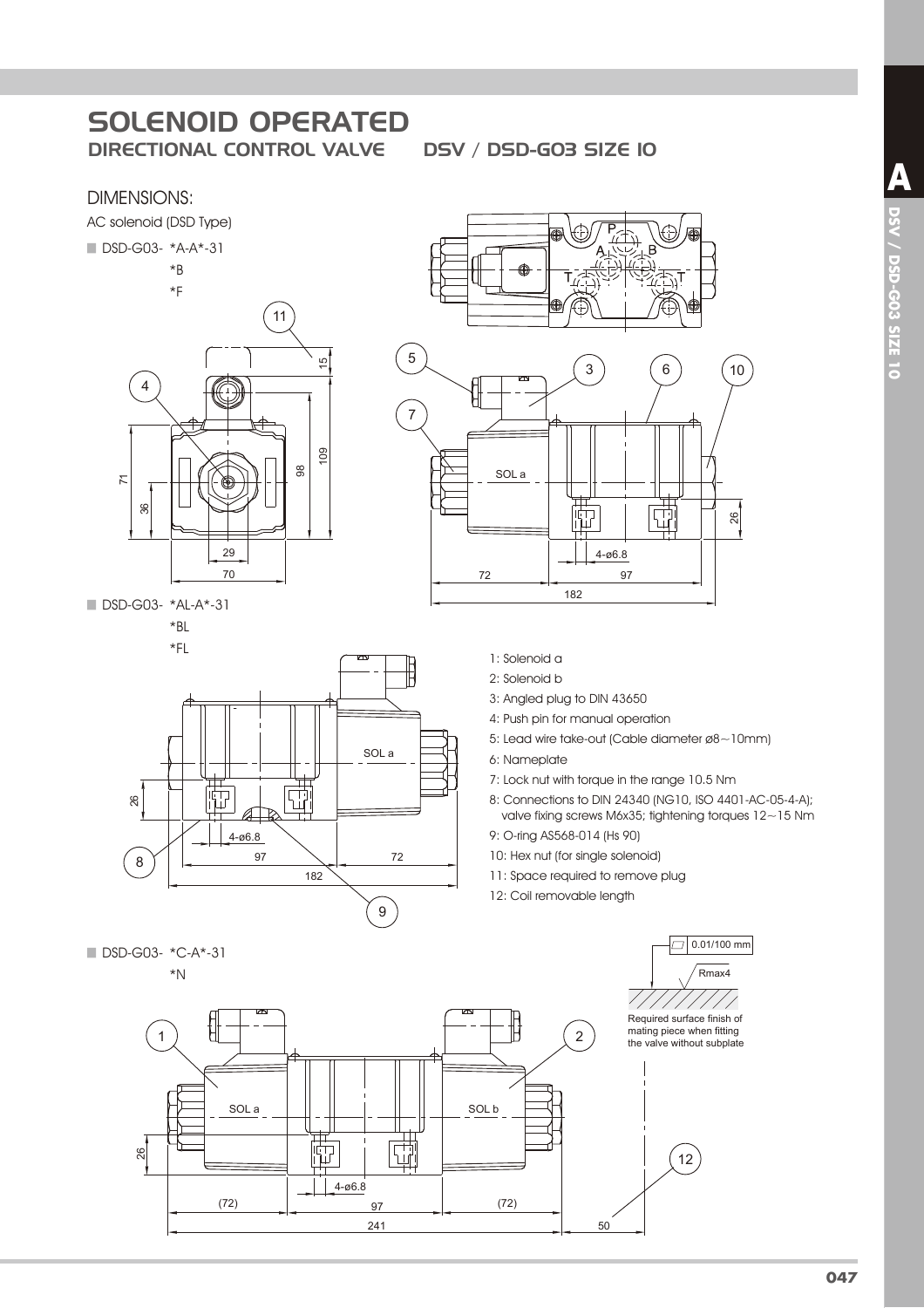

# SOLENOID OPERATED

DIRECTIONAL CONTROL VALVE DSV / DSD-G03 SIZE 10

## DIMENSIONS:

DC solenoid (DSD Type)

#### ■ DSD-G03- \*A-DC\*-31





DSD-G03- \*AL-DC\*-31

 $*BL$ 



- 1: Solenoid a
- 2: Solenoid b
- 3: Angled plug to DIN 43650
- 4: Push pin for manual operation
- 5: Lead wire take-out (Cable diameter ø8~10mm)
- 6: Nameplate
- 7: Lock nut with torque in the range 10.5 Nm
- 8: Connections to DIN 24340 (NG10, ISO 4401-AC-05-4-A); valve fixing screws M6x35; tightening torques 12~15 Nm

 $\Box$  0.01/100 mm

- 9: O-ring AS568-014 (Hs 90)
- 10: Hex nut (for single solenoid)
- 11: Space required to remove plug
- 12: Coil removable length





A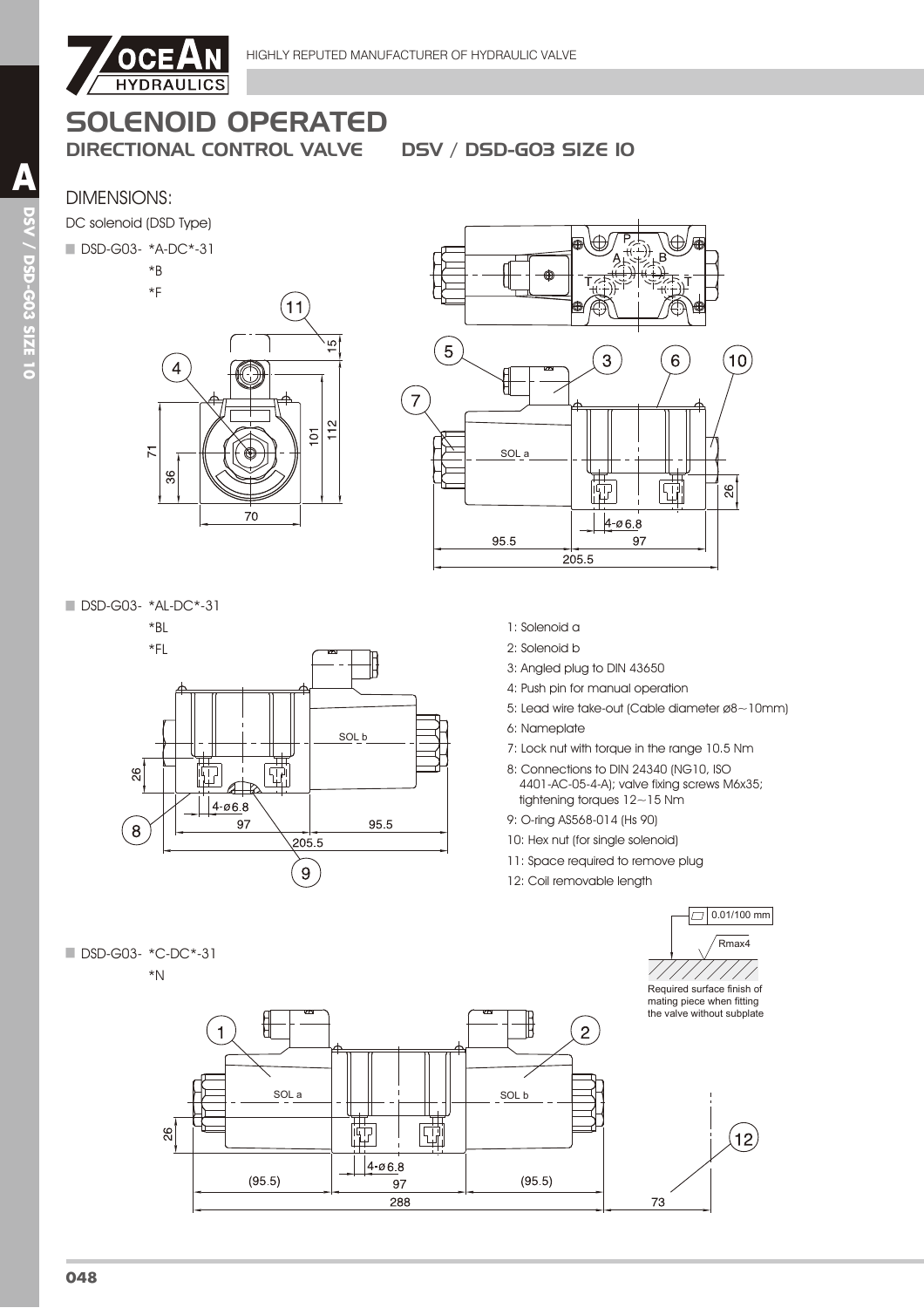# **SOLENOID OPERATED DIRECTIONAL CONTROL VALVE**

### **DIMENSIONS:**

AC solenoid (DSV Type)

DSV-G03- \*A-A\*-20

 $*B$ 

 $*F$ 

 $\overline{4}$  $\overline{3}$  $111$ 97.5  $\overline{K}$ 86 70

DSV-G03- \*AL-A\*-20



■ DSV-G03- \*C-A\*-20

 $*_{N}$ 





- 1: Solenoid a
- 2: Solenoid b
- 3: Push pin for manual operation
- 4: Lead wire take-out (G1/2")
- 5: Nameplate
- 6: Lock nut with torque in the range 10.5 Nm
- 7: Connections to DIN 24340 (NG10, ISO 4401-AC-05-4-A); valve fixing screws M6x35; tightening torques  $12 \sim 15$  Nm
- 8: O-ring AS568-014 (Hs 90)
- 9: Hex nut (for single solenoid)
- 10: Coil removable length



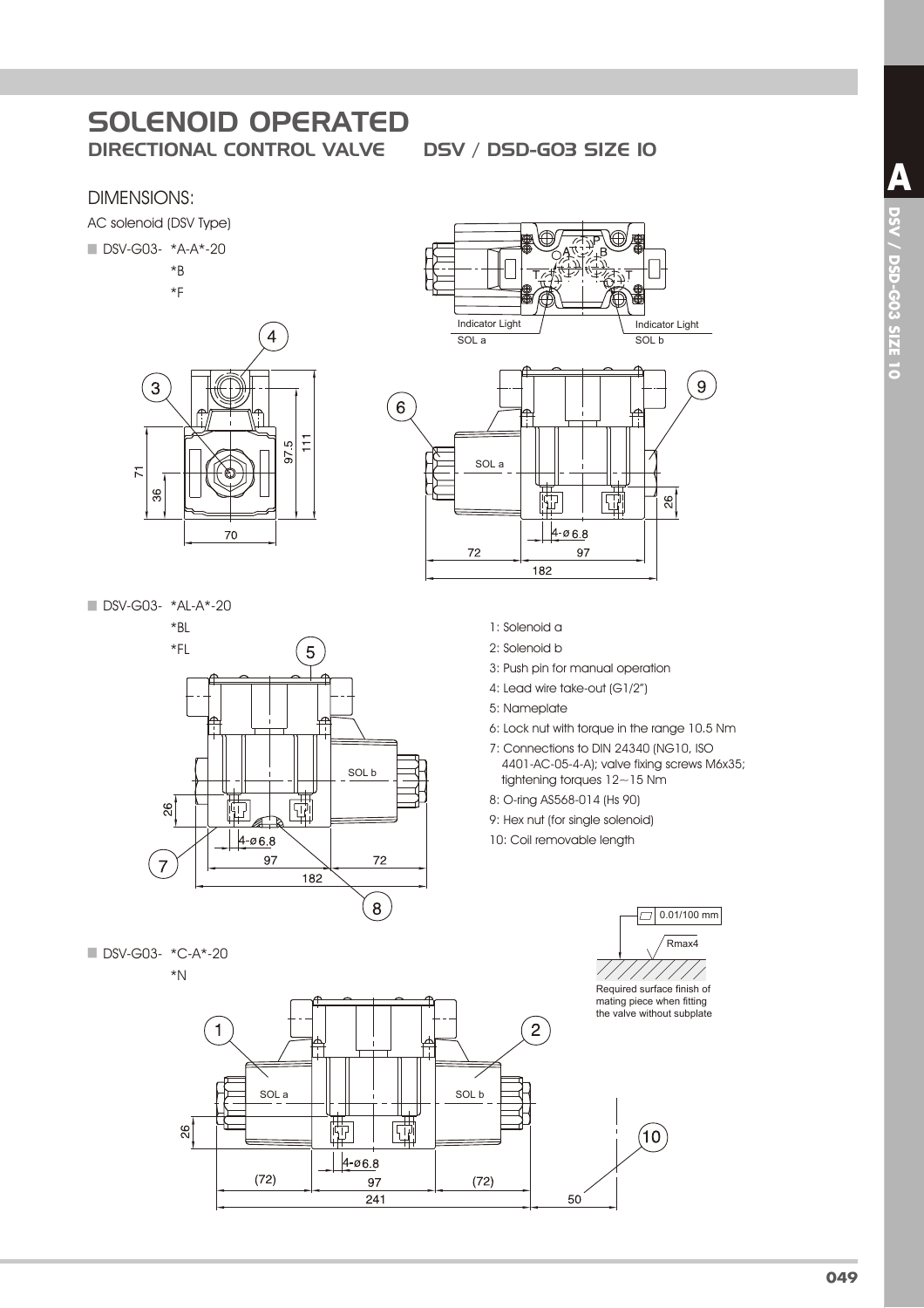

# SOLENOID OPERATED

DIRECTIONAL CONTROL VALVE DSV / DSD-G03 SIZE 10

SOL a

 $\mathbf{4}$ 

 $\left( 6\right)$ 

Indicator Light

SOL a

95

# DIMENSIONS:



#### ■ DSV-G03- \*A-DC\*-20

- $*B$
- $*F$
- 3  $\overline{11}$ LQ. 56  $\overline{7}$ 36 70

■ DSV-G03- \*AL-DC\*-20

 $*BL$ 



1: Solenoid a 2: Solenoid b

205

- 3: Push pin for manual operation
- 4: Lead wire take-out (G1/2")
- 5: Nameplate
- 6: Lock nut with torque in the range 10.5 Nm

屈

 $14.068$ 

97

Indicator Light

ని!

9

SOL b

- 7: Connections to DIN 24340 (NG10, ISO 4401-AC-05-4-A); valve fixing screws M6x35; tightening torques 12~15 Nm
- 8: O-ring AS568-014 (Hs 90)
- 9: Hex nut (for single solenoid)
- 10: Coil removable length